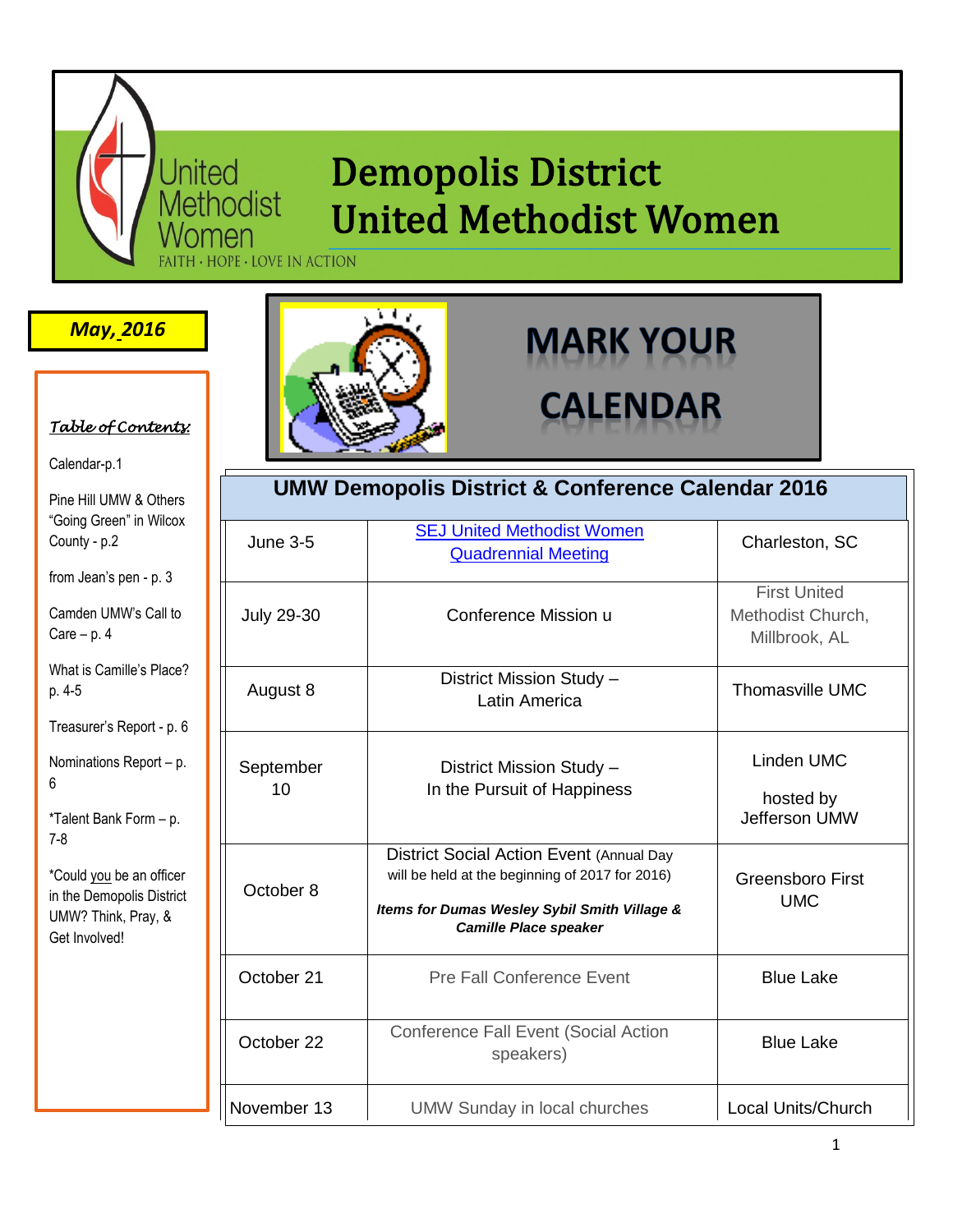



# **Pine Hill Charge UMW Helps Local Community Go Green**

The Pine Hill Charge United Methodist Women, along with co-sponsors Pine Belt Communications Inc. and the Town of Pine Hill, conducted an electronic recycling drive on April 21<sup>st</sup> in Pine Hill. All manner of electronics from computers, printers, modems, battery backups and flat screen TV's were brought to the collection point at Pine Hill City Hall. ProTec Recycling picked up the items to be recycled at their facility in Birmingham. All data from the devices was scrubbed for data protection.

This drive was a first of its kind for Wilcox County and many individuals and businesses participated by dropping off old electronics. The only drawback of the day, a bad thunderstorm hit after the noon hour so the drive was shorten, but the day was deemed a huge success and will hopefully be done every couple of years by the group. The Pine Hill Charge UMW ladies feel that by helping our environment we are saving something of our earth for our future generation and being good Christian stewards of this great planet the Lord has given to us.

*"The earth is the Lord's, and everything in it."*

 *Psalms 24:1*

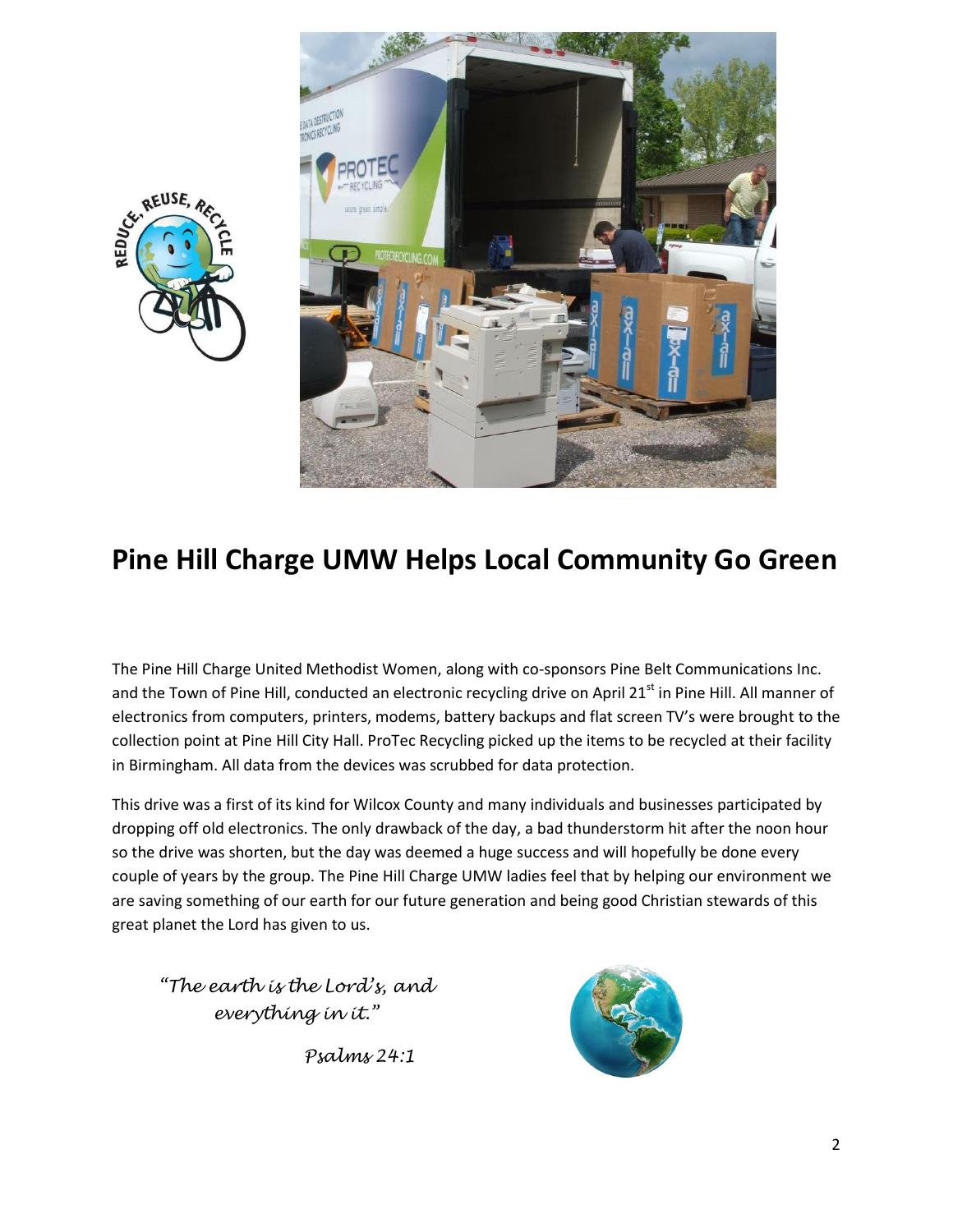## *from Jean's pen*

As I write this letter to each of you, I'm reminded that my term of office as president of this district will end at the close of the year. Although December is still months away, time seems to be moving at warp speed. The last three and one-half years have flown by and with the passing, I have gained so much knowledge of not only UMW, our local units, district and conference, but how God is working through each of us individually. The social actions that we are involved in have really been a blessing and more is yet to come this fall.

I never imagined when I first joined UMW after I moved home from being gone 27 years, the different social and spiritual issues that women and children around the world face. I, in my little cocoon world of being privileged to have a healthy and loving family, a great job, a nice roof over my head and delicious food on my plate, never really dwelt on the fact that so many don't have clean safe water to drink or many go to bed hungry every night. I never considered what happened to a woman who had been incarcerated when she returned to society, nor could I image that children and women were slaves right here in America, right here in Alabama. The reading program and the mission studies have opened up my eyes to the needs not just here in my area, but around the world. I'm not saying that I wasn't giving before, nor that I don't have any hardships or heartbreaks, but in comparison, God has blessed me immeasurably with wealth. That being the case, I am reminded that "he that has much should give much." As James said we should be doers of the Word, not just believers. Faith without action is dead.

I know that our district has that faith in action. I've seen it with my own eyes and read the accomplishments of many of our local units. However, I believe that we can always do more. As we can never outgive God, we should all strive to do more and reap His generous blessings in return. Everything we do, we dedicate to His glory. We will never fail when we do this. Time and time again this has been proven.

Our district needs your support, your action, your participation and your financial support. We are one body of Christ, and it takes all of us to do the feet on the ground thing. Whereas fulfilling the needs in our own communities is vital, we must also remember that our mission is global. Your mission dollars which are sent to the District, and in turn, sent to the Conference then to the National level, are necessary to keep our legacy alive and to care for the women and children that comprise our mission emphasis.

I encourage each of you to search in your heart and renew your pledge to God and to our United Methodist Women. Attend the District and Conference events – you will always learn something new and meet other women with a passion for missions. I also urge you to start reading some of the books on our reading program list. You will never know what's beyond your own door unless you begin with education. The reading program and each of our events highlight various social, economic, and spiritual needs, and I can assure you that you will leave wanting more knowledge, more love and more blessings. I also encourage you to step out of your comfort zone and volunteer to serve in the leadership of our District UMW (you can find more on this in this newsletter). It's amazing how getting more involved broadens your vision and blesses others.

I know that none of us participate in UMW because we want recognition but having the competitive nature that I have, I want us to be the best District in our Conference. The best in social actions (which I think we are), the best in attendance at events (which from the last few years – we aren't), and the most generous in missional giving than any other District. We do reach our pledge each year-- but barely, and it seems that we usually have to beg to meet that commitment.

My prayer is that each unit will become proactive in all phases of UMW – education (the reading program, mission studies, Response magazine), action (both locally, district, conference & around the nation and world), and Christian charity (giving without being begged to give). *We are Missions here in our country and around the world* – let's remember that! **Become involved: participate, attend, give and most of all PRAY!!! We are God's feet and hands in this world.**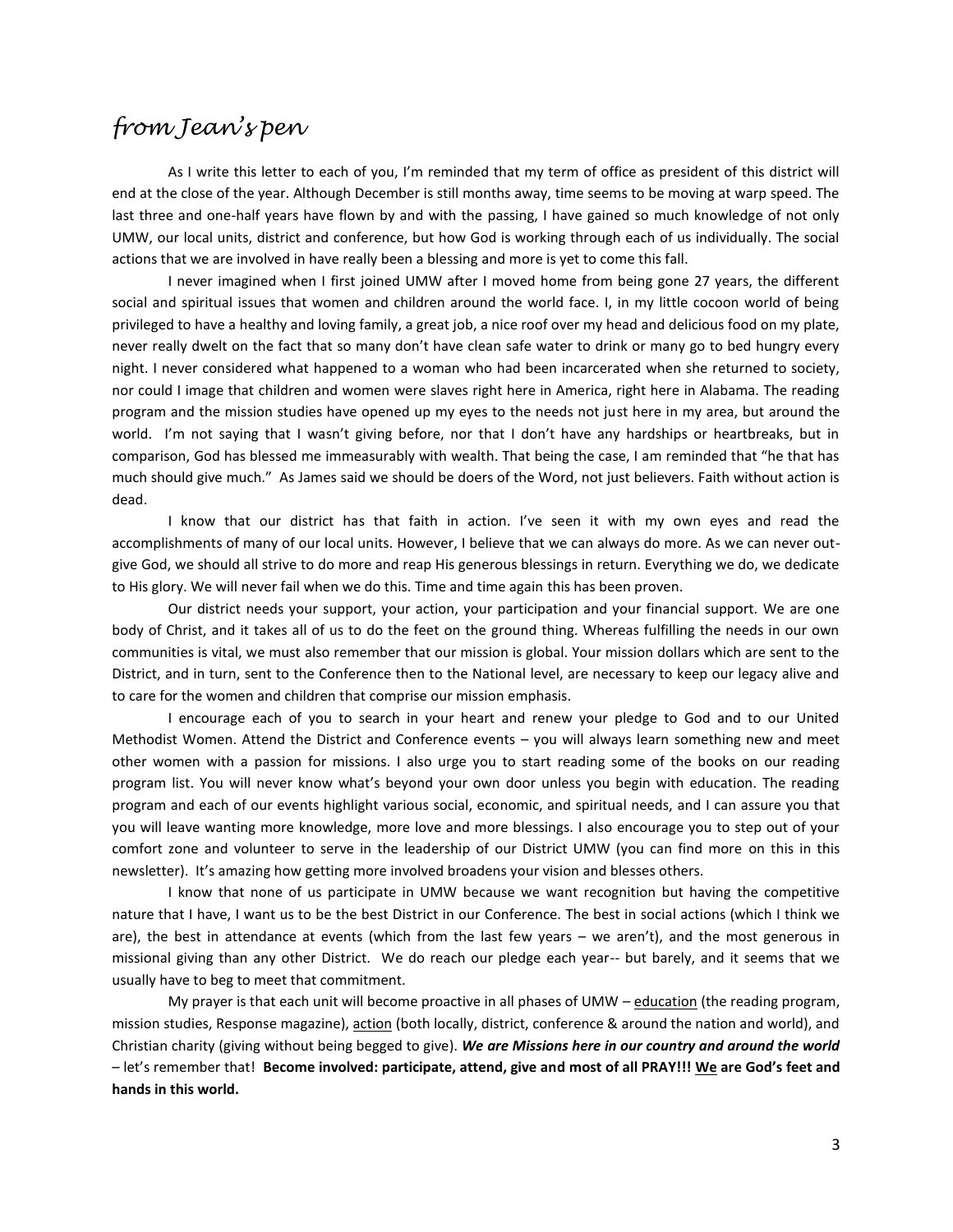### **Camden United Methodist Women: Called to Care by Margaret Agee**

Kudos to *Camden United Methodist Women* for their part in helping to provide for needs of **Camille Place**. Before Mother's Day the members of the UMW set up a bed for their local congregation to see. On it they placed a complete set of sheets, pillows, and bedspread along with brochures of Camille Place with an order form to be used as members could choose item(s) they wanted to donate in Memory of or in Honor of their mother or grandmother or someone else's mother who had played a big part in their lives growing up. If you would like to help through their organization contact *Jeannie Hollinger*, President, Camden UMW. Her contact information would be listed in the Demopolis District Directory under Unit Presidents. They will be ordering soon.

Human Trafficking is a form of modern day slavery and it is closer to home than any of us would like to think. We have several forms, human trafficking, sex trafficking, and labor trafficking. God asks that we be His hands and His feet to those in need of His care and mercy.

# *. . .About Camille Place*

Their moto is "Free to Fly."

Camille Place was founded in 2015 with one goal in mind – to rescue innocent girls and to bring them to lasting freedom from sexual slavery.

It is a public benefit 501C3 nonprofit organization that is committed to Christ and our call to care for those that are lost, both physically and spiritually.

The facility, located in an undisclosed location in Alabama, works with law enforcement and many other agencies throughout the Southeast to save young girls and place them in a safe and nurturing home environment with a Christ-centered spiritual healing program. The children will receive medical and psychological treatment to promote their well-being. Every girl will receive education, food, clothing and shelter as well as participating in daily group Bible study for spiritual growth. With God nothing is impossible.

The name Camille Place is in honor of the late Camille Coats, who by the age of 24 had dedicated her life to the Lord and had a passion to minister to exploited women and children. Her legacy will continue through Camille Place, the only home for trafficked and exploited *children* in Alabama, to bring hope to the hopeless.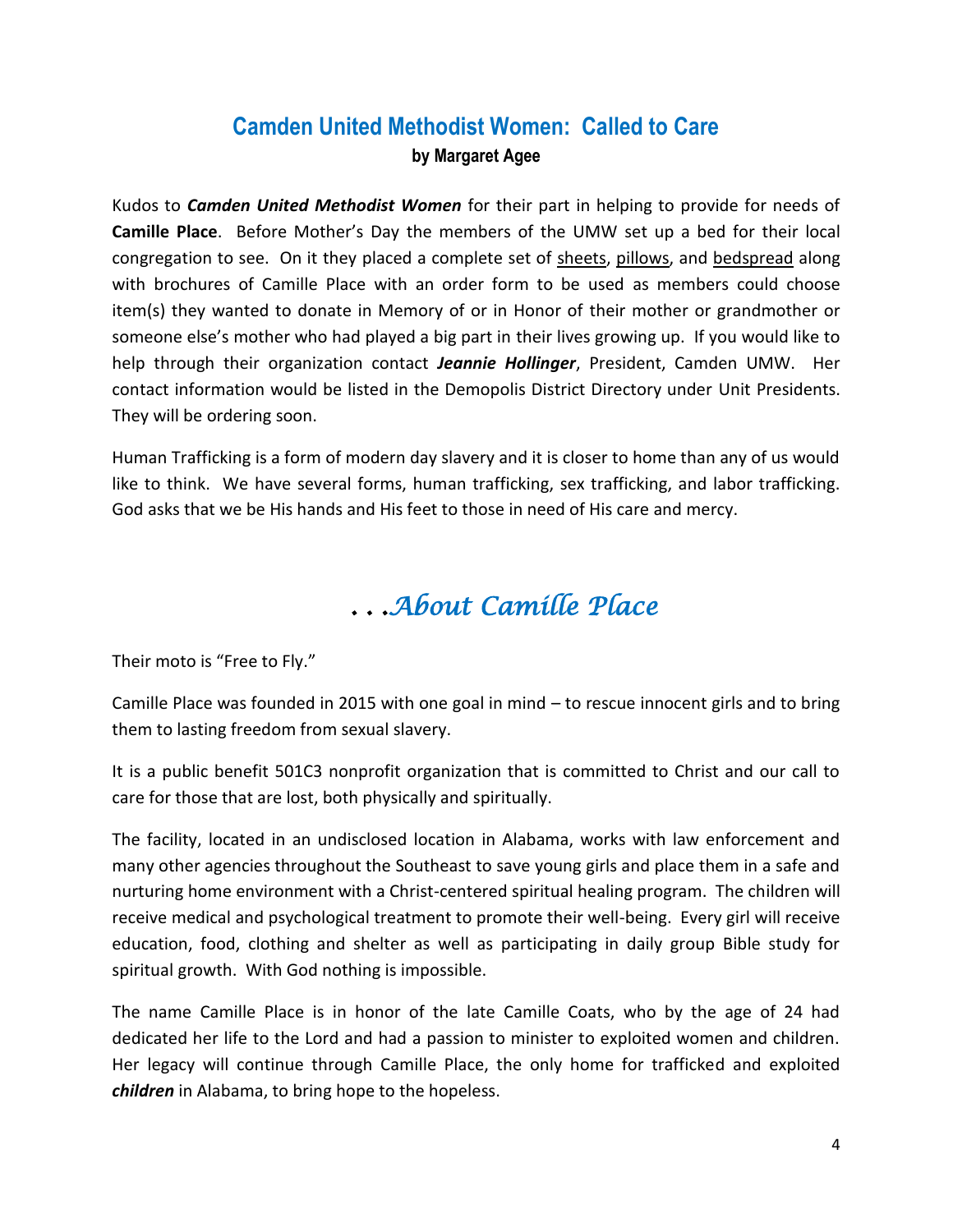Camille Coats was a young lady from Monroeville, Alabama who was loved by everyone who knew her. She was a graduate of Monroe Academy and a member of the Presbyterian Church. She also played the parts of Scout and Mayella in the local play, "To Kill a Mockingbird."

After graduating high school, she attended Auburn University and was a member of the Alpha Delta Pi Sorority. While pursuing her degree in Human Development and Family Studies, she gained a new desire to serve God overseas. In her blog journal in 2011 while in Greece, she expressed her desire to see change for those who were suffering and to help them come to know Christ.

It seemed hopeless in the area where Camille was because no one reached out. She witnessed men coming and going into brothels and heard screams coming from behind barred windows. One specific abused girl her age with whom she interacted felt undeserving of a normal life. It was Camille's desire to make a difference in the lives of young girls who had been innocent victims of human trafficking. After graduating from Auburn University in 2013, Camille went to live in Texas to work with Mission at Serenity Ranch. She later became the Director of Children's Ministry at Trinity UMC in Opelika, Alabama.

I encourage each of you to go online to: www.CamillePlace.com and read the information there concerning Human Trafficking. Most of this information has come from that website and from the brochure of Camille Place. Our speaker for our Fall Event at Greensboro UMC will be a person from Camille Place. We will be given an opportunity to participate in this ministry by bringing items and donating money to this most worthy cause. We have books on our reading list about human trafficking.





### **From Demopolis 1st UMW:**

The Demopolis UMW will offer Mom's Morning Out to members of small children, beginning June 3 from 9 a.m. until noon. This will be held each Monday and Friday during the month of June and July with the exception of June 13, 17, and July 4 and will end on August 5. Volunteers will be helping to provide a little timeout for moms to take advantage of some much needed free time. Thanks to Jane Watson who is organizing this outreach.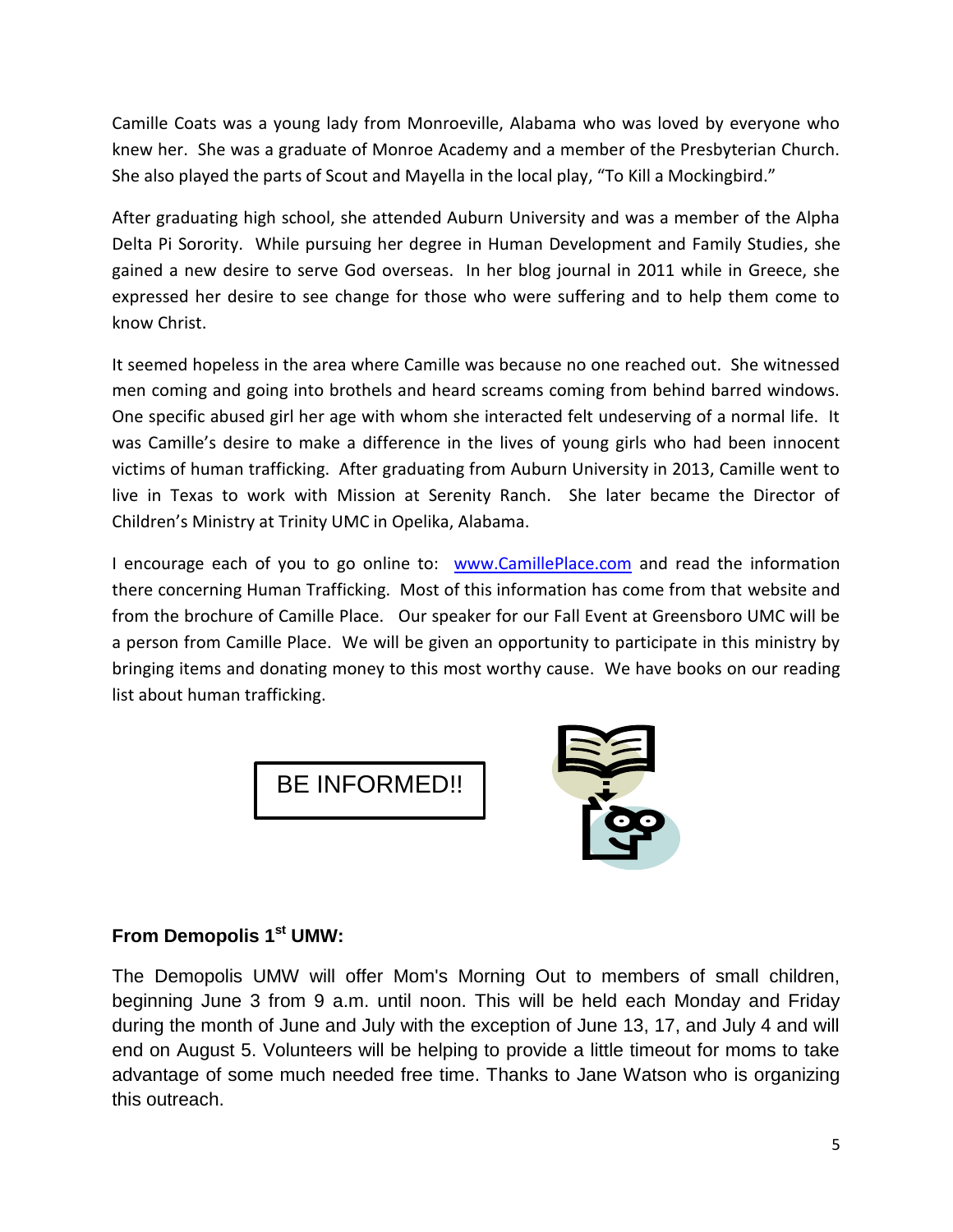#### **Treasurer's Report**

The Treasurer's Report given at the May 2<sup>nd</sup> Conference Call of the Demopolis District Mission Team was the following: "We began the year with \$444.05 in the bank account. We requested and received \$1,000 from AWF Conference UMW for our **A**dministration and **M**embership **D**evelopment Fund. We have spent \$825.18 and have a remaining bank balance of \$618.87 at this time. We have only received \$3,476.42 toward our Pledge of \$12,000 to conference. We have also received \$130 Call to Prayer and Self-Denial and \$150 Legacy Fund and \$369 Specials (which was Askings**). We still owe \$8,523.58 toward Pledge. We had hoped you all would send at least \$3,000 each quarter but here we are in May of the 2nd Quarter and have only received half that amount. PLEASE let's all units try our best to get in part of your pledges soon and not wait until October and November. At this time we don't have any 5- Star Units and we only have one who lacks one item meeting the criteria.** 

*\*\*\*You are to be commended for opening your heart and pocket books in giving to the special offering at Day Apart in Camden for Camp ASCCA which is where our speaker on Disabilities was representing. The amount our district gave in offering was \$683 which was almost enough to sponsor a disabled individual for camp one week. The host unit of Camden UMW sent in \$200. They were in the kitchen and did not get to participate when the offering was received. Thank you for a job well done.* 

*Margaret Agee, DD Treasurer, 810 Shadow Creek Dr, Camden, AL 36726. 334-682-5579 margaret\_agee@yahoo.com*

### **Nominations Update**

President Jean Creswell has appointed members to the Committee on Nominations, and the following people have agreed to serve: Eleanor Park, Nan Dunn, Bobbie Samac, Faye Tyree, and Margaret Agee. Kathy Patterson is chairman of this committee. Officers to be elected and their years to serve are **President** (2), **Treasurer** (1), **Secretary** (2**), Communications** (2), **Spiritual Growth and Education** (1), **MNO and Social Action** (1). Please be thinking of persons in your unit that would qualify for these positions and who would be willing to serve. We have a BIG district with MANY talented ladies. Pray that God will direct the nominating committee as they endeavor to fill these positions of UMW leadership. Also pray that those who are asked will accept the challenge! The Nominations Committee will meet in June. Members will be notified by phone or e-mail.

Thank you,

*Kathy Patterson, Chairperson*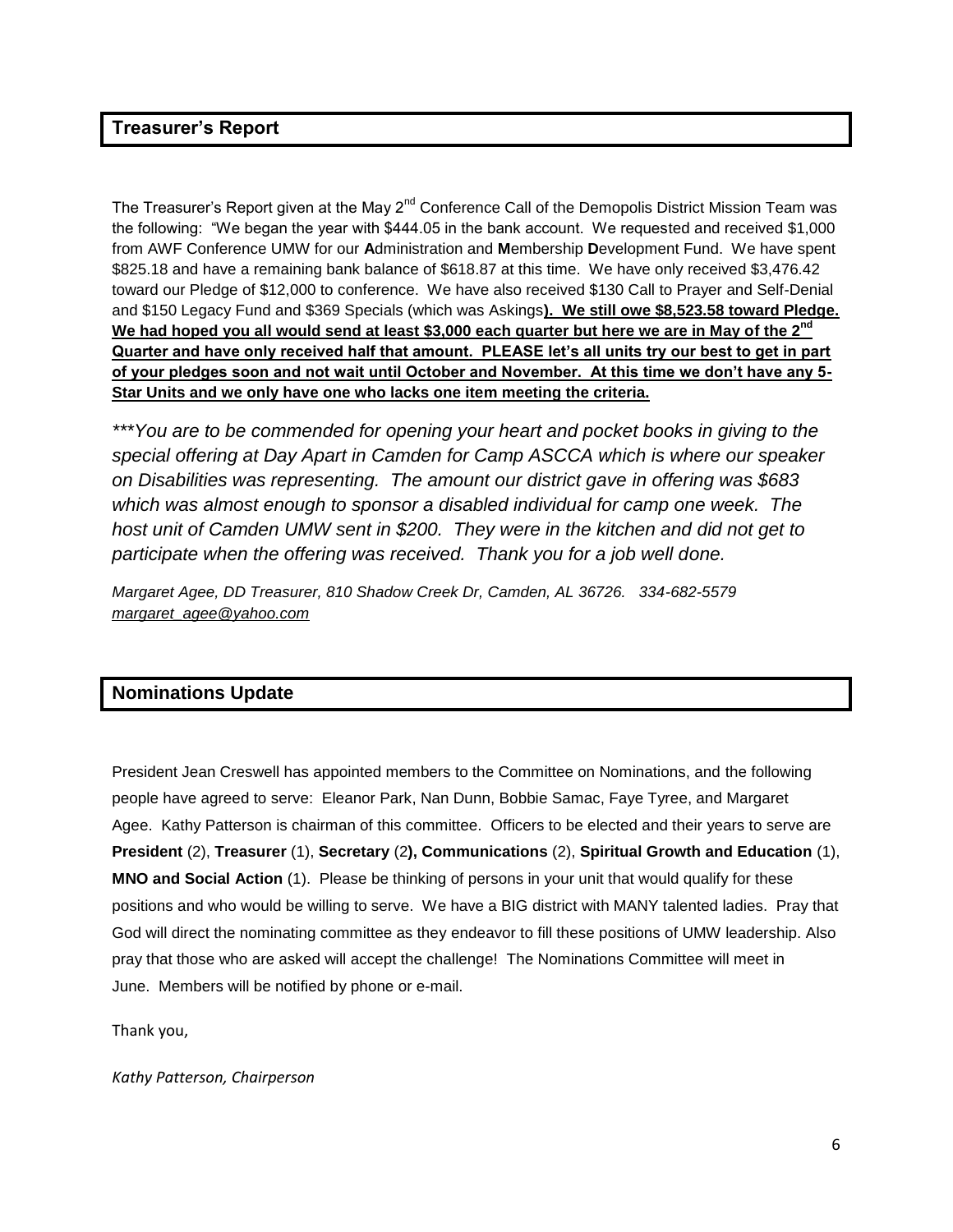### **TALENT BANK INFORMATION ON PROSPECTIVE UMW LEADERSHIP**

|                                                                                                                                                                                                                                       | Date |  |  |  |
|---------------------------------------------------------------------------------------------------------------------------------------------------------------------------------------------------------------------------------------|------|--|--|--|
|                                                                                                                                                                                                                                       |      |  |  |  |
|                                                                                                                                                                                                                                       |      |  |  |  |
|                                                                                                                                                                                                                                       |      |  |  |  |
| Telephone: Home______________________                                                                                                                                                                                                 |      |  |  |  |
| Email <u>leur and a state of the state of the state of the state of the state of the state of the state of the state of the state of the state of the state of the state of the state of the state of the state of the state of t</u> |      |  |  |  |
|                                                                                                                                                                                                                                       |      |  |  |  |
|                                                                                                                                                                                                                                       |      |  |  |  |
| Languages Spoken Languages Spoken Languages Spoken Languages Spoken Languages Spoken Languages Spoken Language                                                                                                                        |      |  |  |  |
|                                                                                                                                                                                                                                       |      |  |  |  |
|                                                                                                                                                                                                                                       |      |  |  |  |
|                                                                                                                                                                                                                                       |      |  |  |  |
|                                                                                                                                                                                                                                       |      |  |  |  |
|                                                                                                                                                                                                                                       |      |  |  |  |
| Office(s) held in United Methodist Women:<br>Dates of Service Local District Conference Jurisdiction<br>Office(s)                                                                                                                     |      |  |  |  |
| the control of the control of the control of the control of the control of the control of the control of the control of the control of the control of the control of the control of the control of the control of the control         |      |  |  |  |
|                                                                                                                                                                                                                                       |      |  |  |  |
|                                                                                                                                                                                                                                       |      |  |  |  |
|                                                                                                                                                                                                                                       |      |  |  |  |
| Additional Experience on the local, district, conference or general church level (other than United<br>Methodist Women) or in the community                                                                                           |      |  |  |  |
|                                                                                                                                                                                                                                       |      |  |  |  |
|                                                                                                                                                                                                                                       |      |  |  |  |
|                                                                                                                                                                                                                                       |      |  |  |  |
|                                                                                                                                                                                                                                       |      |  |  |  |
|                                                                                                                                                                                                                                       |      |  |  |  |
|                                                                                                                                                                                                                                       |      |  |  |  |
|                                                                                                                                                                                                                                       |      |  |  |  |
|                                                                                                                                                                                                                                       |      |  |  |  |

(To be completed by prospective leader) Type or Print (attach additional sheets as necessary)